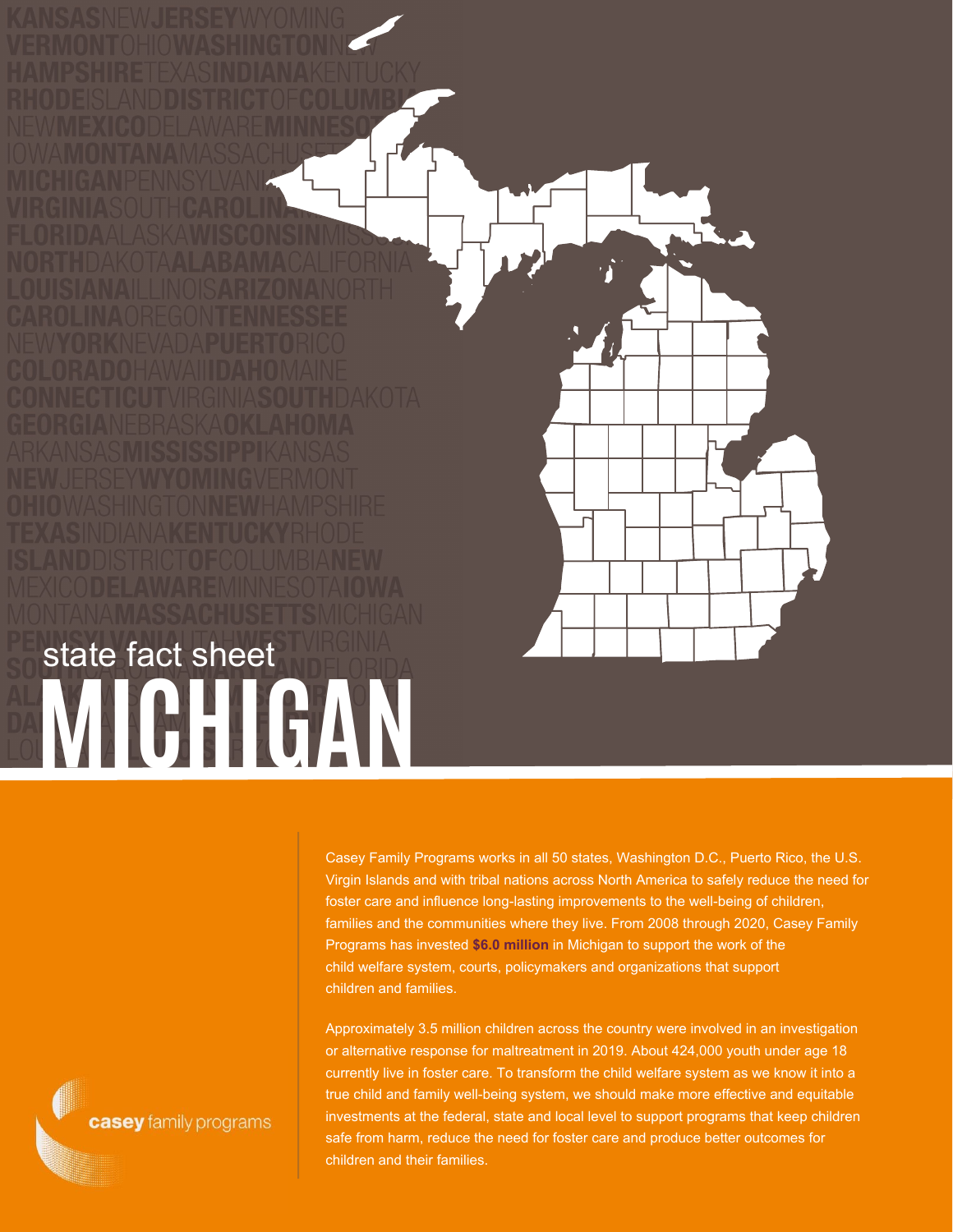We talk about a "foster care system," but the goal is to create a child and family well-being system that prevents abuse and neglect and helps every child grow up safely in his or her own family whenever possible. Rather than waiting for maltreatment to occur, we can improve the safety of children who have come to the attention of child protective services by helping their families with evidence-based and promising practices.

Across Michigan in 2019, approximately:

## 161,011



Most states currently are limited to using the bulk of the \$9.8 billion in dedicated federal child welfare funding only for services related to foster care. The Family First Prevention Services Act of 2018 and the Family First Transition Act of 2019 provide states with the historic opportunity to invest federal funding to support preventive services, including substance abuse, mental health and parental skill training, so more children can remain safely at home. States and tribes now have access to new federal prevention resources to help keep children safe from harm in the first place by helping strengthen their families.

How federal child welfare funding is currently aligned in Michigan\*:

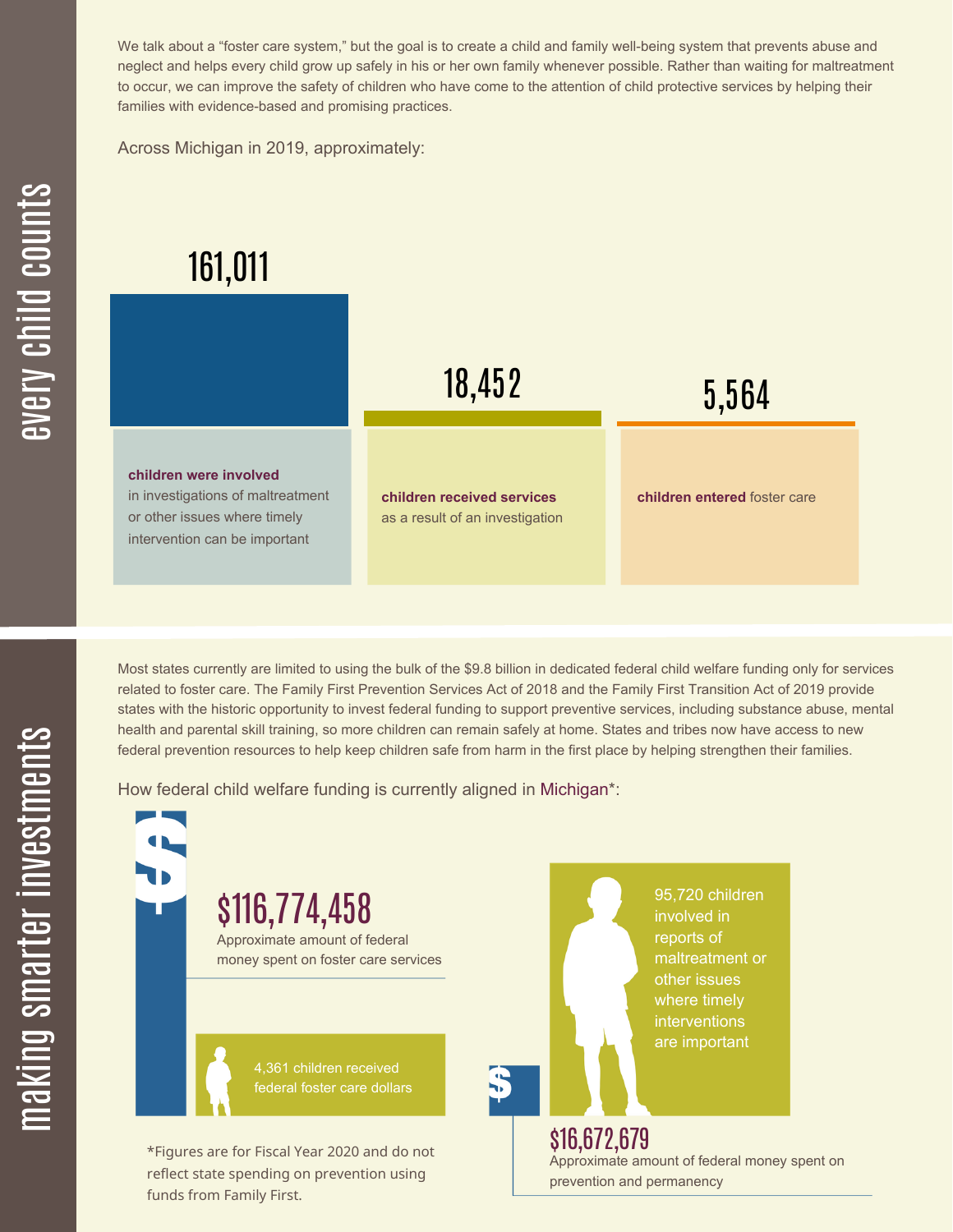Safety and effective response go hand in hand. Most children enter foster care due to neglect and other reasons — not because of physical or sexual abuse. In Michigan, providing targeted and effective interventions as soon as possible, including by accessing new federal resources provided under the Family First Prevention Services Act and the Family First Transition Act, can safely allow children to remain with their families and thrive.

Reasons children in Michigan enter foster care:

| 24%          | 76%                |
|--------------|--------------------|
| <b>ABUSE</b> | NEGLECT AND OTHER* |

Children under age 18 living in foster care in Michigan: (as of September 30 of each year)



\*"Other" includes parental substance abuse, child substance abuse, child disability, child behavior problems, parent death, parent incarceration, caretaker inability to cope, relinquishment or inadequate housing.

93% of children in **Michigan** do not experience a repeat occurrence of maltreatment within six months

 $\overline{\mathbf \Theta}$  $\overline{\mathbf{C}}$ <u>pin</u>  $\overline{\mathbf{C}}$  $\overline{\mathbf{C}}$  $\equiv$  $\overline{\mathbf{c}}$  $\overline{\phantom{0}}$  $\boldsymbol{\mathcal{O}}$ a  $\overrightarrow{\mathbf{e}}$ 

 $\overline{\phantom{1}}$ 

What happens to children who end up in foster care? Most are safely reunited with their own family or extended family. A significant number are adopted. Under the Family First Prevention Services Act, communities can more easily invest in helping more children to grow up in safe, stable families by providing appropriate and timely services prior to the need for removal, or after they return home or have been adopted.

Among children in Michigan who exited foster care in 2019: